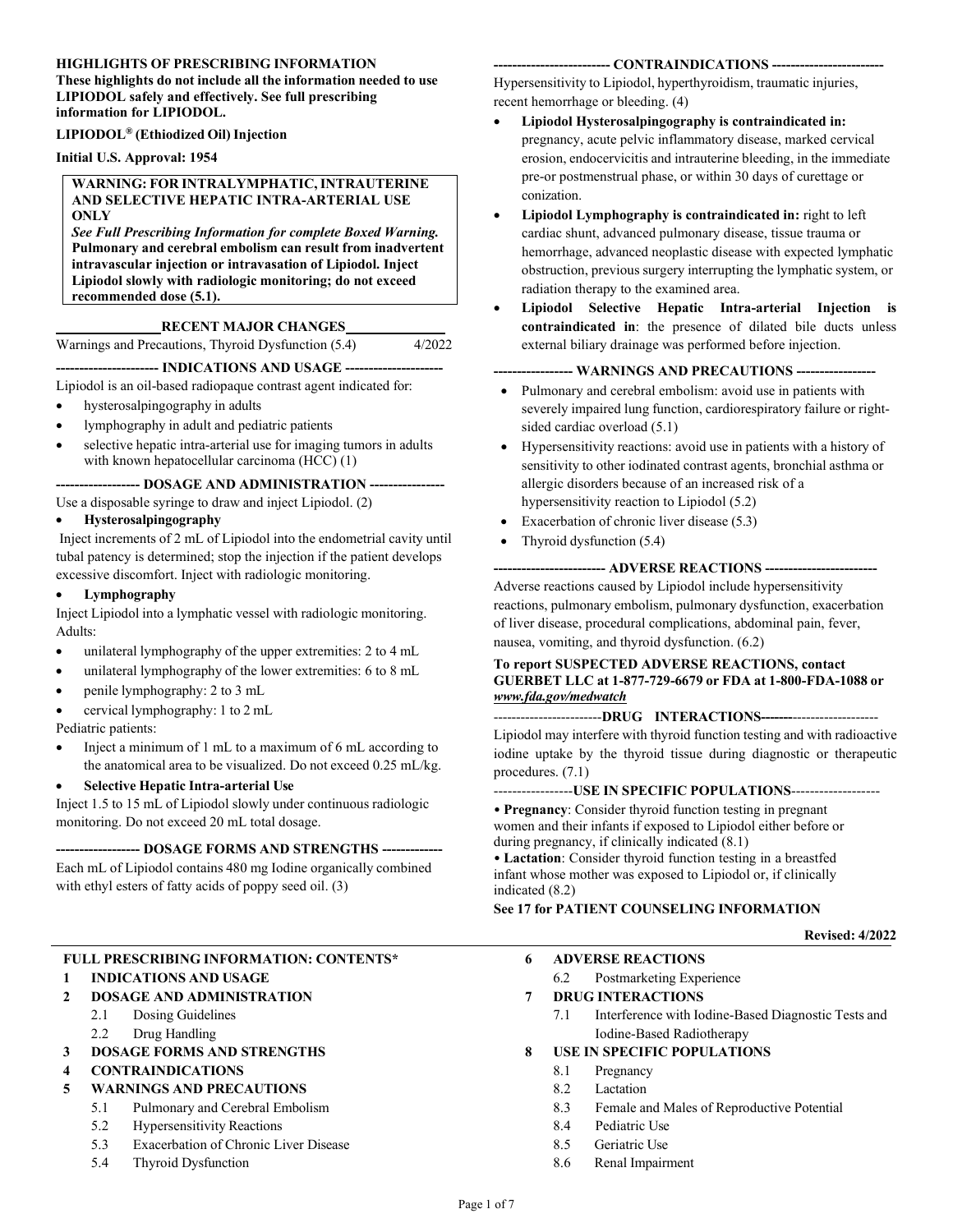### **10 OVERDOSAGE**

**11 DESCRIPTION**

### **12 CLINICAL PHARMACOLOGY**

- 12.1 Mechanism of Action
- 12.2 Pharmacodynamics

#### 12.3 Pharmacokinetics

- **13 NONCLINICAL TOXICOLOGY**
	- 13.1 Carcinogenesis, Mutagenesis, Impairment of Fertility
- **16 HOW SUPPLIED/STORAGE AND HANDLING**
- 17 **PATIENT COUNSELING INFORMATION \*Sections or subsections omitted from the full prescribing information are not listed.**

## **FULL PRESCRIBING INFORMATION**

# **WARNING: FOR INTRALYMPHATIC, INTRAUTERINE AND SELECTIVE HEPATIC INTRA-ARTERIAL USE ONLY Pulmonary and cerebral embolism can result from inadvertent intravascular injection or intravasation of Lipiodol. Inject Lipiodol slowly with radiologic monitoring; do not exceed recommended dose (5.1).**

### **1 INDICATIONS AND USAGE**

Lipiodol is an oil-based radio-opaque contrast agent indicated for:

- hysterosalpingography in adults
- lymphography in adult and pediatric patients
- selective hepatic intra-arterial use for imaging tumors in adults with known hepatocellular carcinoma (HCC)

## **2 DOSAGE AND ADMINISTRATION**

### **2.1 Dosing Guidelines**

Draw Lipiodol into a disposable syringe.

Use the smallest possible amount of Lipiodol according to the anatomical area to be visualized.

#### **Hysterosalpingography**

Using aseptic technique, inject Lipiodol into the endometrial cavity with fluoroscopic control. Inject increments of 2 mL of Lipiodol until tubal patency is determined; stop the injection if patient develops excessive discomfort. The total volume to be injected depends on the volume of the uterine cavity, usually not exceeding 15 mL. A 24-hour image can be obtained if, after slow peritoneal spillage, the evaluation of adhesions is needed.

Perform the procedure during the follicular phase of the menstrual cycle.

Before using Lipiodol exclude the presence of these conditions: pregnancy, uterine bleeding and endocervicitis, acute pelvic inflammatory disease, the immediate pre-or postmenstrual phase or within 30 days of curettage or conization. [*see Contraindications (4) & Pregnancy (8.1)*].

## **Lymphography**

Inject Lipiodol into a lymphatic vessel under radiologic guidance to prevent inadvertent venous administration or intravasation. Adults:

- unilateral lymphography of the upper extremities 2 to 4 mL
- unilateral lymphography of the lower extremities 6 to 8 mL
- penile lymphography 2 to 3 mL
- cervical lymphography 1 to 2 mL

Pediatric patients:

• Inject a minimum of 1 mL to a maximum of 6 mL according to the anatomical area to be visualized. Do not exceed 0.25 mL/kg.

The following method is recommended for lymphography of the upper or lower extremities. Start the injection of Lipiodol into a lymphatic channel at a rate not to exceed 0.2 mL per minute. Inject the total dose of Lipiodol in no less than 1.25 hours. Use frequent radiologic monitoring to determine the appropriate injection rate and to follow the progress of Lipiodol within the lymphatics. Interrupt the injection if the patient experiences pain. Terminate the injection if lymphatic blockage is present to minimize introduction of Lipiodol into the venous circulation via lymphovenous channels. Terminate the injection as soon as Lipiodol is radiographically evident in the thoracic duct to minimize entry of Lipiodol into the subclavian vein and pulmonary embolization. Obtain immediate post-injection images. Re-image at 24 or 48 hours to evaluate nodal architecture.

### **Selective Hepatic Intra-arterial Injection**

Determine the dose depending on the tumor size, local blood flow in the liver and in the tumor(s).

• Inject from 1.5 to 15 mL slowly under continuous radiologic monitoring. Stop the injection when stagnation or reflux is evident. Limit the dose to only the quantity required for adequate visualization. The total dose of Lipiodol administered should not exceed 20 mL.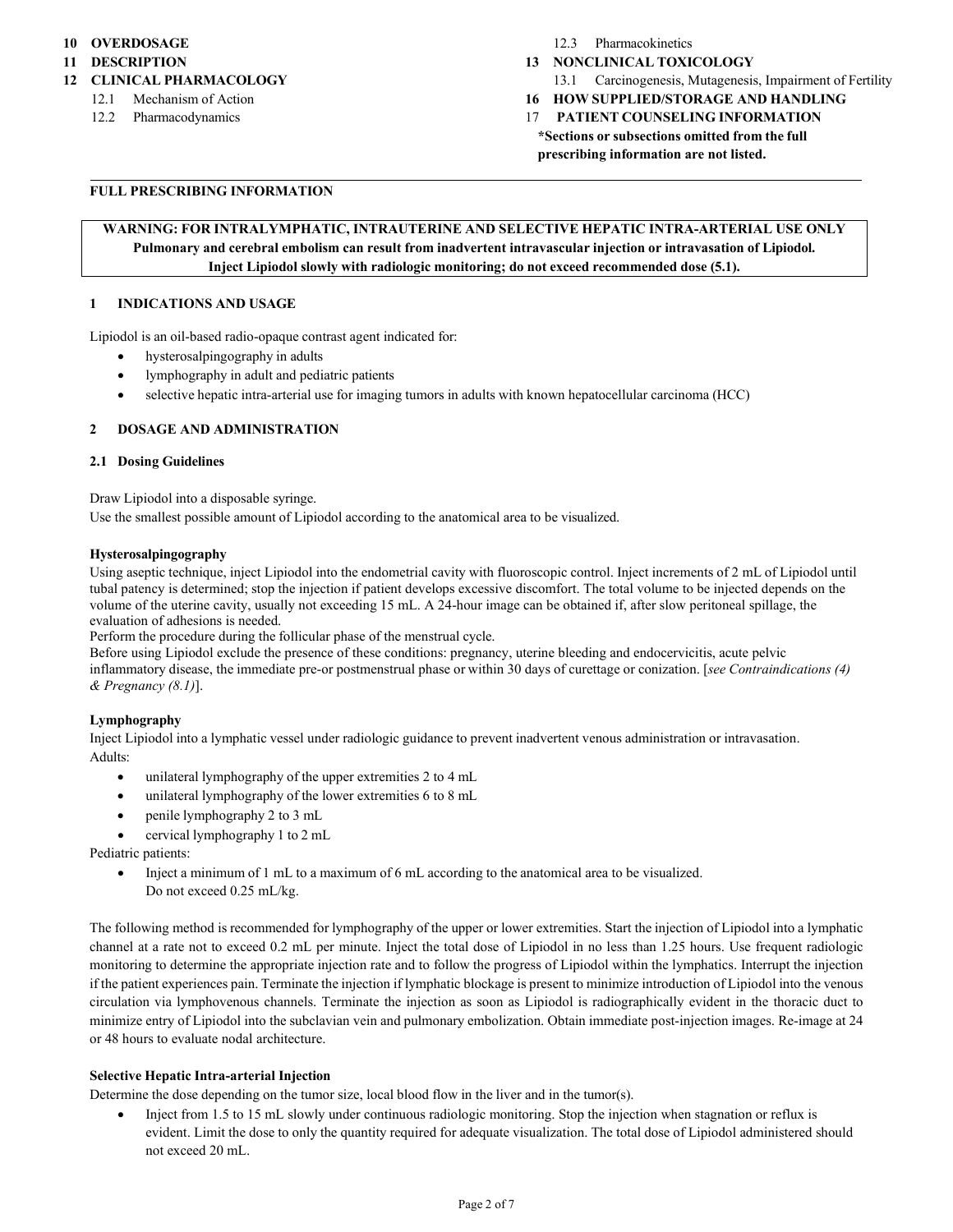# **2.2 Drug Handling**

Inspect Lipiodol visually for particulate matter and discoloration before administration. Do not use the solution if particulate matter is present or if the container appears damaged. Lipiodol is a clear, pale yellow to amber colored oil; do not use if the color has darkened.

Draw Lipiodol into a disposable syringe and use promptly. Discard any unused portion of Lipiodol.

### **3 DOSAGE FORMS AND STRENGTHS**

Each milliliter of Lipiodol contains 480 mg/mL of Iodine organically combined with ethyl esters of fatty acids of poppy seed oil.

### **4 CONTRAINDICATIONS**

Lipiodol is contraindicated in patients with hypersensitivity to Lipiodol, hyperthyroidism, traumatic injuries, recent hemorrhage or bleeding.

### **Hysterosalpingography**

Lipiodol hysterosalpingography is contraindicated in pregnancy, acute pelvic inflammatory disease, marked cervical erosion, endocervicitis and intrauterine bleeding, in the immediate pre-or postmenstrual phase, or within 30 days of curettage or conization. [*see Use in Specific Populations (8.1)*].

## **Lymphography**

Lipiodol Lymphography is contraindicated in patients with a right to left cardiac shunt, advanced pulmonary disease, tissue trauma or hemorrhage advanced neoplastic disease with expected lymphatic obstruction, previoussurgery interrupting the lymphatic system, radiation therapy to the examined area.

## **Selective Hepatic Intra-arterial Use Patients with HCC**

Lipiodol use is contraindicated in areas of the liver where the bile ducts are dilated unless external biliary drainage was performed before injection.

## **5 WARNINGS AND PRECAUTIONS**

#### **5.1 Pulmonary and Cerebral Embolism**

Pulmonary embolism may occur immediately or after a few hours to days from inadvertent systemic vascular injection or intravasation of Lipiodol and cause decreased pulmonary diffusing capacity and pulmonary blood flow, pulmonary infarction, acute respiratory distress syndrome and fatalities. Embolization of Lipiodol to brain and other major organs may occur. Avoid use of Lipiodol in patients with severely impaired lung function, cardiorespiratory failure, or right–sided cardiac overload. Perform radiological monitoring during the Lipiodol injection. Do not exceed the recommended maximum dose and rate of injection of Lipiodol. During lymphography to minimize the risk of pulmonary embolism obtain radiographic confirmation of intralymphatic (rather than venous) injection, and terminate the procedure when Lipiodol becomes visible in the thoracic duct or lymphatic obstruction is observed.

## **5.2 Hypersensitivity Reactions**

Anaphylactoid and anaphylactic reactions with cardiovascular, respiratory or cutaneous manifestations, ranging from mild to severe, including death, have uncommonly occurred following Lipiodol administration. Avoid use in patients with a history of sensitivity to other iodinated contrast agents, bronchial asthma or allergic disorders because of an increased risk of a hypersensitivity reaction to Lipiodol. Administer Lipiodol only in situations where trained personnel and therapies are promptly available for the treatment of hypersensitivity reactions, including personnel trained in resuscitation; ensure continuous medical monitoring and maintain an intravenous access line. Most hypersensitivity reactions to Lipiodol occur within half an hour after administration. Delayed reactions can occur up to several days after administration. Observe patients for signs and symptoms of hypersensitivity reactions during and for at least 30 minutes following Lipiodol administration.

## **5.3 Exacerbation of Chronic Liver Disease**

Lipiodol hepatic intra-arterial administration can exacerbate the following conditions: portal hypertension and cause variceal bleeds due to obstruction of the intrahepatic portal channels by opening a pre-sinusoidal anastomosis; hepatic ischemia and cause liver enzyme elevations, fever and abdominal pain; hepatic failure and cause ascites and encephalopathy. Hepatic vein thrombosis, irreversible liver insufficiency and fatalities have been reported. Procedural risks include vascular complications and infections.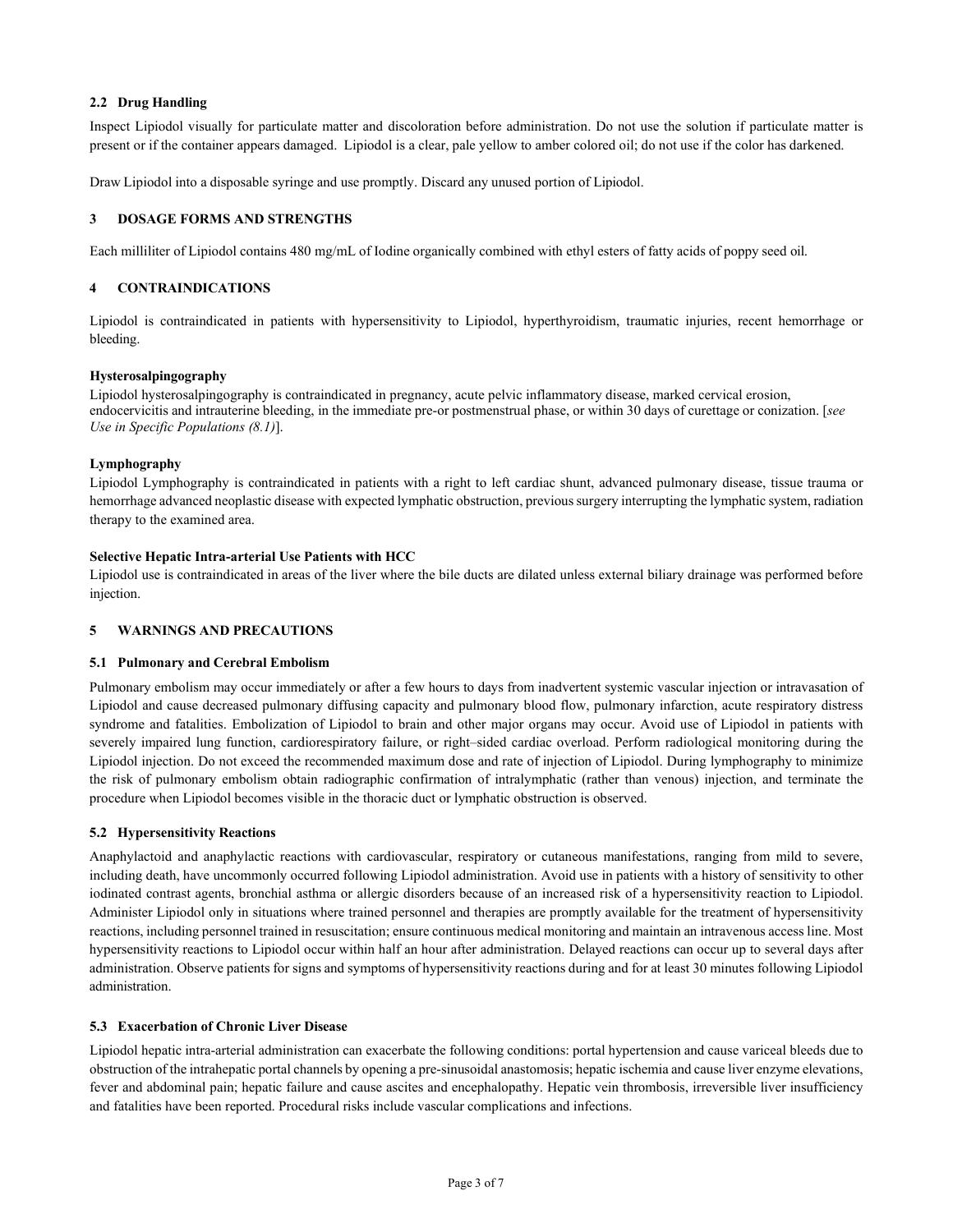## **5.4 Thyroid Dysfunction**

Iodinated contrast media can affect thyroid function because of the iodide content and can cause hyperthyroidism or hypothyroidism. Ethiodized oil may remain in the body for several months, depending on dose administered and route of administration. Keep the dose of

Lipiodol as low as possible and consider monitoring thyroid function closely for several months after administration of Lipiodol.

### **6 ADVERSE REACTIONS**

### **6.2 Postmarketing Experience**

The following adverse reactions (Table 1) have been identified during post approval use of Lipiodol. Because these reactions are reported voluntarily from a population of uncertain size, it is not always possible to reliably estimate their frequency or establish a causal relationship to drug exposure.

The following adverse reactions are described in more detail in other sections of the prescribing information:

Pulmonary and cerebral embolism [*see Warnings and Precautions (5.1*)]

Hypersensitivity reactions [*see Warnings and Precautions (5.2*)]

Exacerbation of chronic liver disease [*see Warnings and Precautions (5.3)*]

Thyroid dysfunction [*see Warnings and Precautions (5.4)*]*.* Thyroid dysfunction in the mother and the infant of a subsequent pregnancy [*See Use in Specific Populations (8.1)*]

| <b>System Organ Class</b>                       | <b>Adverse Reaction</b>                          |
|-------------------------------------------------|--------------------------------------------------|
| Eye disorders                                   | retinal vein thrombosis                          |
| General disorders and administration site       | fever, pain, granuloma                           |
| conditions                                      |                                                  |
| Immune system disorders                         | hypersensitivity, anaphylactic reaction,         |
|                                                 | anaphylactoid reaction, cardiovascular reactions |
| Nervous system disorders                        | cerebral embolism                                |
| Respiratory, thoracic and mediastinal disorders | pulmonary embolism, dyspnea, cough, acute        |
|                                                 | respiratory distress syndrome                    |
| Urinary system disorders                        | renal insufficiency                              |

#### **Table 1: Adverse Reactions in the Postmarketing Experience**

### **Hysterosalpingography**

Abdominal pain, foreign body reactions, exacerbation of pelvic inflammatory disease, salpingitis or pelvic peritonitis have been reported after the examination in case of latent infection.

### **Lymphography**

Lymphangitis, thrombophlebitis, edema or exacerbation of preexisting lymphedema, dyspnea and cough, iodism (headache, soreness of mouth and pharynx, coryza and skin rash), allergic dermatitis, lipogranuloma, delayed healing at the site of incision.

#### **Selective Hepatic Intra-arterial Injection**

Abdominal pain, nausea, and vomiting are the most common reactions; other reactions include hepatic vein thrombosis, hepatic ischemia, liver enzymes abnormalities, transitory decrease in liver function, liver decompensation and renal insufficiency. Procedural risks include vascular complications and infections.

### **7 DRUG INTERACTIONS**

## **7.1 Interference with Iodine-Based Diagnostic Tests and Iodine-Based Radiotherapy**

Following Lipiodol administration, ethiodized oil remains in the body for several months. Ethiodized oil interferes with radioactive iodine uptake by the thyroid for several weeks to months may impair visualization of thyroid scintigraphy and reduce effectiveness of iodine 131 treatment.

### **8 USE IN SPECIFIC POPULATIONS**

#### **8.1 Pregnancy**

### **Pregnancy Category C**

#### **Risk Summary**

Hysterosalpingography is contraindicated in pregnant women due to the potential risk to the fetus from an intrauterine procedure [see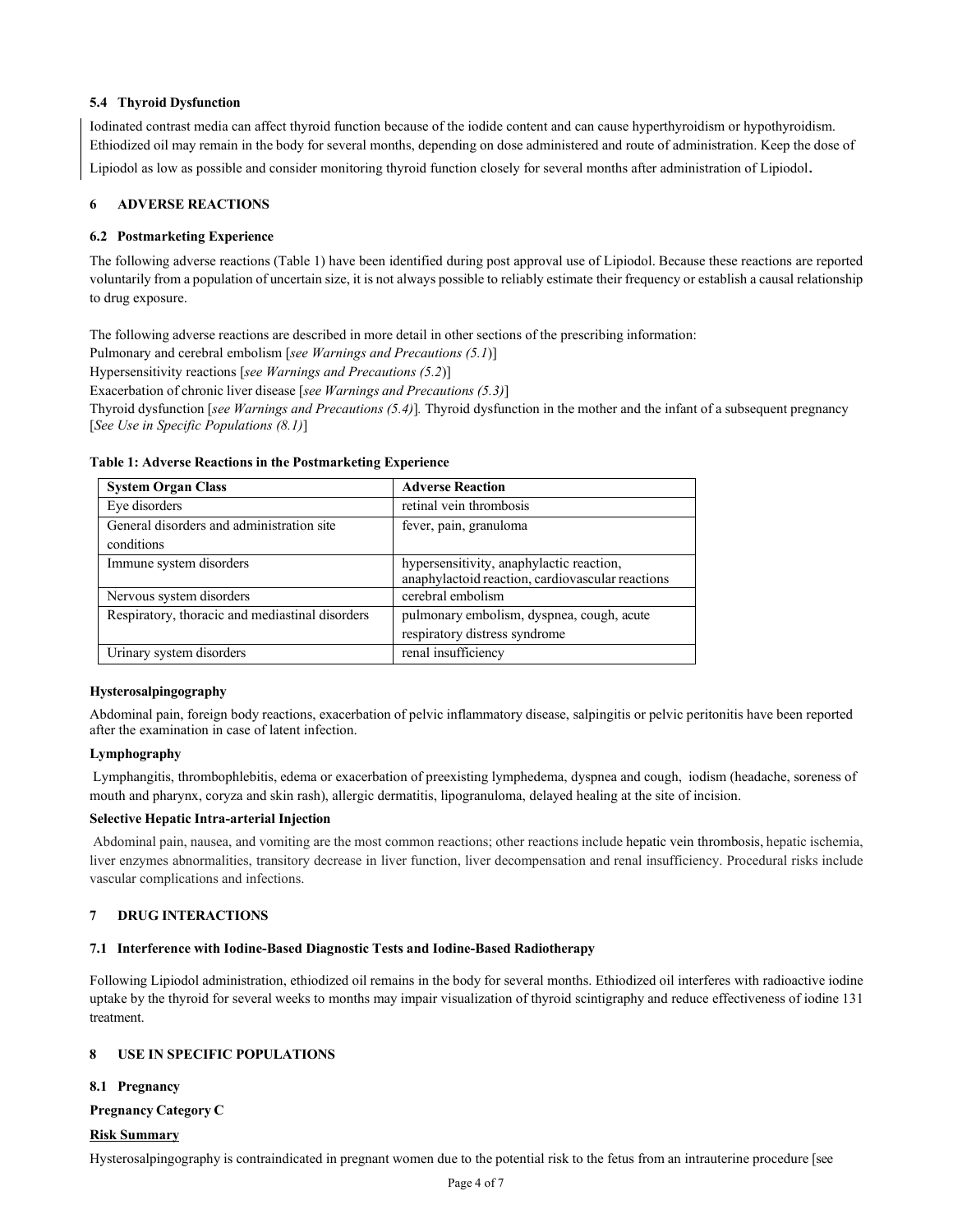Contraindications (4)]. The use of Lipiodol before or during pregnancy may interfere with thyroid function in both the pregnant woman and her fetus and may affect fetal development. There are maternal, fetal, and neonatal clinical considerations for women who are exposed to Lipiodol either before or during pregnancy (see Clinical Considerations). Rare pregnancy outcomes reported in the post marketing setting with Lipiodol use in pregnant women are insufficient to evaluate for a drug-associated risk of major birth defects or miscarriage (see Data). Animal reproduction studies have not been conducted using the indicated routes of administration of Lipiodol, it was not embryotoxic or teratogenic in animal studies with oral administration.

The estimated background risk of major birth defects and miscarriage for the indicated population is unknown. All pregnancies have a background risk of major birth defects, loss, or other adverse outcomes. In the U.S. general population, the estimated background risk of major birth defects and miscarriages in clinically recognized pregnancies is 2-4% and 15-20%, respectively.

### Clinical Considerations

### *Maternal adverse reactions*

The use of Lipiodol before or during pregnancy may interfere with the thyroid function of the pregnant woman. Untreated hypothyroidism in pregnancy is associated with adverse perinatal outcomes, such as spontaneous abortion, preeclampsia, preterm birth, abruptio placentae, and fetal death. Consider thyroid function testing during pregnancy if a woman was exposed to Lipiodol either before or during pregnancy or if clinically indicated *[see Warnings and Precautions (5.4)].*

## *Fetal / Neonatal adverse reactions*

The use of Lipiodol before or during pregnancy causes iodide transfer across the placenta which may interfere with fetal thyroid function and may affect fetal development. Untreated hypothyroidism is associated with increased fetal risk of low birth weight, fetal distress, and impaired neuropsychological development. Consider thyroid function testing in infants whose mothers were exposed to Lipiodol before and during pregnancy or if clinically indicated *[see Warnings and Precautions (5.4)].*

Data

## **Human Data**

In a prospective study, twenty-two euthyroid women with infertility underwent hysterosalpingography, and thyroid stimulating hormone, serum iodine concentration, and urinary iodide/creatine excretion were evaluated at 4, 8, 12, 24 weeks. Six patients were followed upto12 months. The median value of urinary iodide excretion peaked at four weeks post-procedure and remained elevated at 8, 12, 24 weeks postprocedure compared to pre-procedure. Three patients showed elevated TSH (5 uIU/L) with normal T4 at 4 or 8 weeks after hysterosalpingography.

In addition, there are post marketing reports of goiters and hypothyroidism in fetuses and infants whose mothers were exposed to Lipiodol for hysterosalpingography prior to pregnancy.

## **Animal Data**

Lipiodol was not embryotoxic or teratogenic in rats after oral administration of up to 250 mg Iodine/kg each day between gestation days 6 to 17, or in rabbits after 4-5 intermittent (once every three days) oral administrations of 12.5 mg Iodine/kg between gestation days 6 to 18. Maternal

toxicity was observed in rats at 250 mg Iodine/kg/day.

#### **8.2 Lactation**

## Risk Summary

Ethiodized oil is present in human milk.

There are no data on the effects of ethiodized oil on the breastfed infant, or effects on milk production, however, the use of Lipiodol may increase the concentration of iodide in human milk and may interfere with the thyroid function of the breastfed infant. Consider thyroid function testing in a breastfed infant whose mother was exposed to Lipiodol or if clinically indicated. The developmental and health benefits of breastfeeding should be considered along with the mother's clinical need for Lipiodol and any potential adverse effects on the breastfed child from Lipiodol or from the underlying maternal condition.

## **8.3 Females and Males of Reproductive potential**

## Pregnancy Testing

Confirm that the patient has a negative pregnancy test within 24 hours before Lipiodol administration for hysterosalpingography [see Dosage and Administration (2.1), Contraindications (4)].

## **8.4 Pediatric Use**

For lymphography use a dose of minimum of 1 mL to a maximum of 6 mL according to the anatomical area to be visualized. Do not exceed 0.25 mL/kg. Administer the smallest possible amount of Lipiodol according to the anatomical area to be visualized.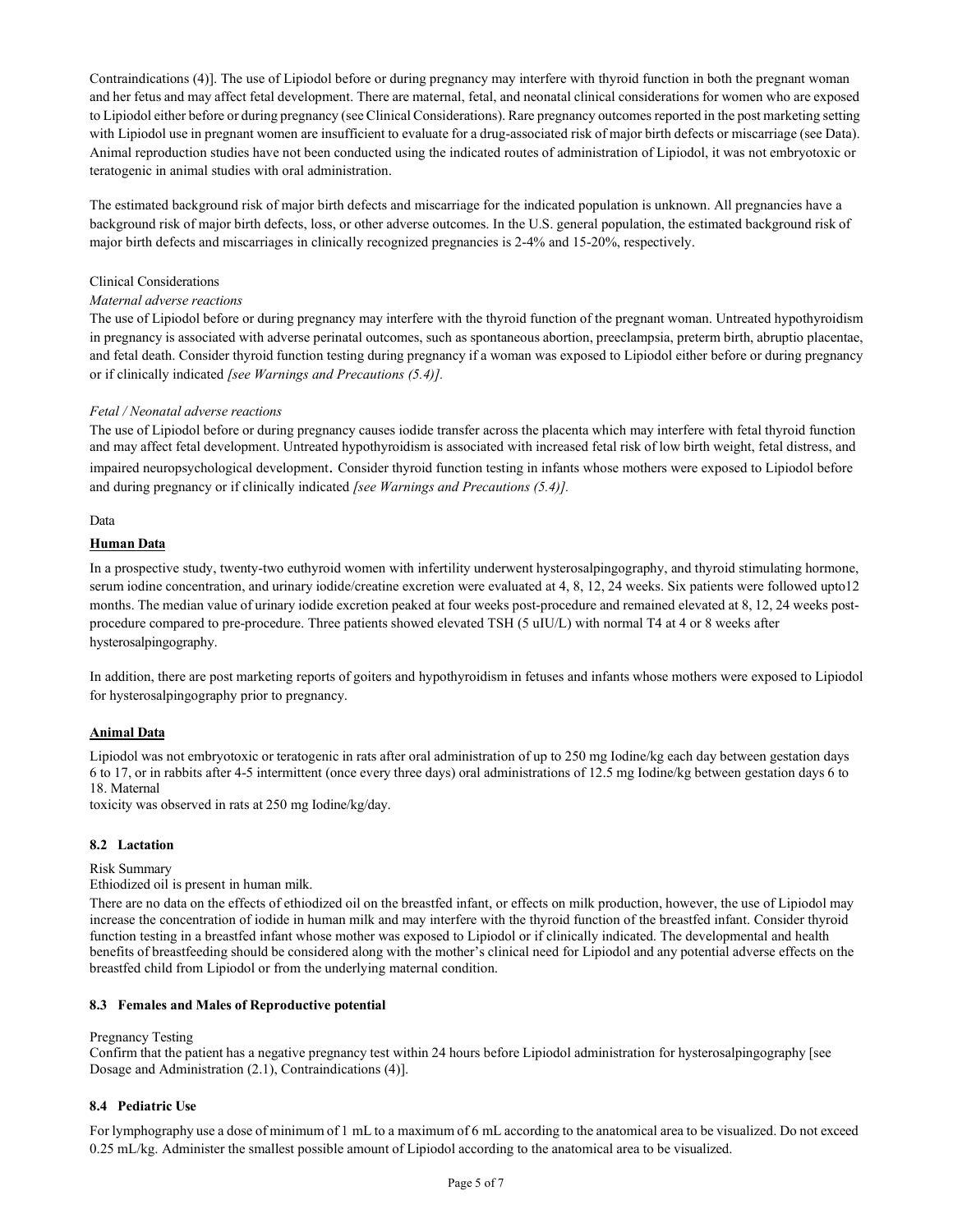# **8.5 Geriatric Use**

There are no studies conducted in geriatric patients.

# **8.6 Renal Impairment**

Prior to an intra-arterial administration of Lipiodol screen all patients for renal dysfunction by obtaining history and/or laboratory tests. Consider follow-up renal function assessments for patients with a history of renal dysfunction.

# **10 OVERDOSAGE**

Overdose may lead to respiratory, cardiac or cerebral complications, which can potentially be fatal. Microembolisms to multiple organs may occur more frequently after overdose. Promptly initiate symptomatic treatment and support of vital functions.

# **11 DESCRIPTION**

Lipiodol, ethiodized oil injection, is a sterile injectable radio-opaque agent. Each milliliter contains 480 mg of Iodine organically combined with ethyl esters of fatty acids of poppy seed oil. The precise structure of Lipiodol is unknown.

Lipiodol is a sterile, clear, pale yellow to amber colored oil. Lipiodol has a viscosity of  $34 - 70$  mPa·s at  $20^{\circ}$ C, and a density of  $1.28$  g/cm<sup>3</sup> at 20°C.

# **12 CLINICAL PHARMACOLOGY**

## **12.1 Mechanism of Action**

Lipiodol opacifies vessels and body structures in the path of the flow of the contrast medium, permitting visualization of the internal structures.

## **12.2 Pharmacodynamics**

Following administration of Lipiodol, the degree of enhancement is directly related to the local iodine content in the body structures to be imaged.

## **12.3 Pharmacokinetics**

Following intra-arterial administration of Lipiodol, ethiodized oil retained in normal hepatic parenchyma is phagocytized by the Kupffer cells of the liver and washed out via the hepatic lymphatic system in about 2 to 4 weeks. In HCC, retention in the liver tumor is prolonged, allowing re-imaging of the tumor for four weeks or longer.

## **13 NONCLINICAL TOXICOLOGY**

## **13.1 Carcinogenesis, Mutagenesis, Impairment of Fertility**

Long-term studies in animals have not been performed to evaluate carcinogenic potential, Lipiodol did not demonstrate mutagenic potential in bacterial reverse mutation assays *(in vitro)*, in a chromosomal aberration test in the mouse lymphoma assay *(in vitro)* and was negative in an *in vivo* micronucleus test in rats after intravenous injection of 479 mg I/kg.

## **16 HOW SUPPLIED/STORAGE AND HANDLING**

Lipiodol is supplied in a box of one 10 mL ampoule, NDC 67684-1901-1.

Lipiodol is supplied in a box of one 10 mL vial, NDC 67684-1901-2. Each vial is closed with a rubber stopper and sealed with an aluminum cap.

Store at controlled room temperature 15°-30°C (59°-86°F) [see USP, Controlled Room Temperature (CRT)]. Protect from light. Remove from carton only upon use.

## **17 PATIENT COUNSELING INFORMATION**

## **Hypersensitivity Reactions**

Advise the patient concerning the risk of hypersensitivity reactions that can occur both during and after Lipiodol administration. Advise the patient to report any signs or symptoms of hypersensitivity reactions during the procedure and to seek medical attention for signs or